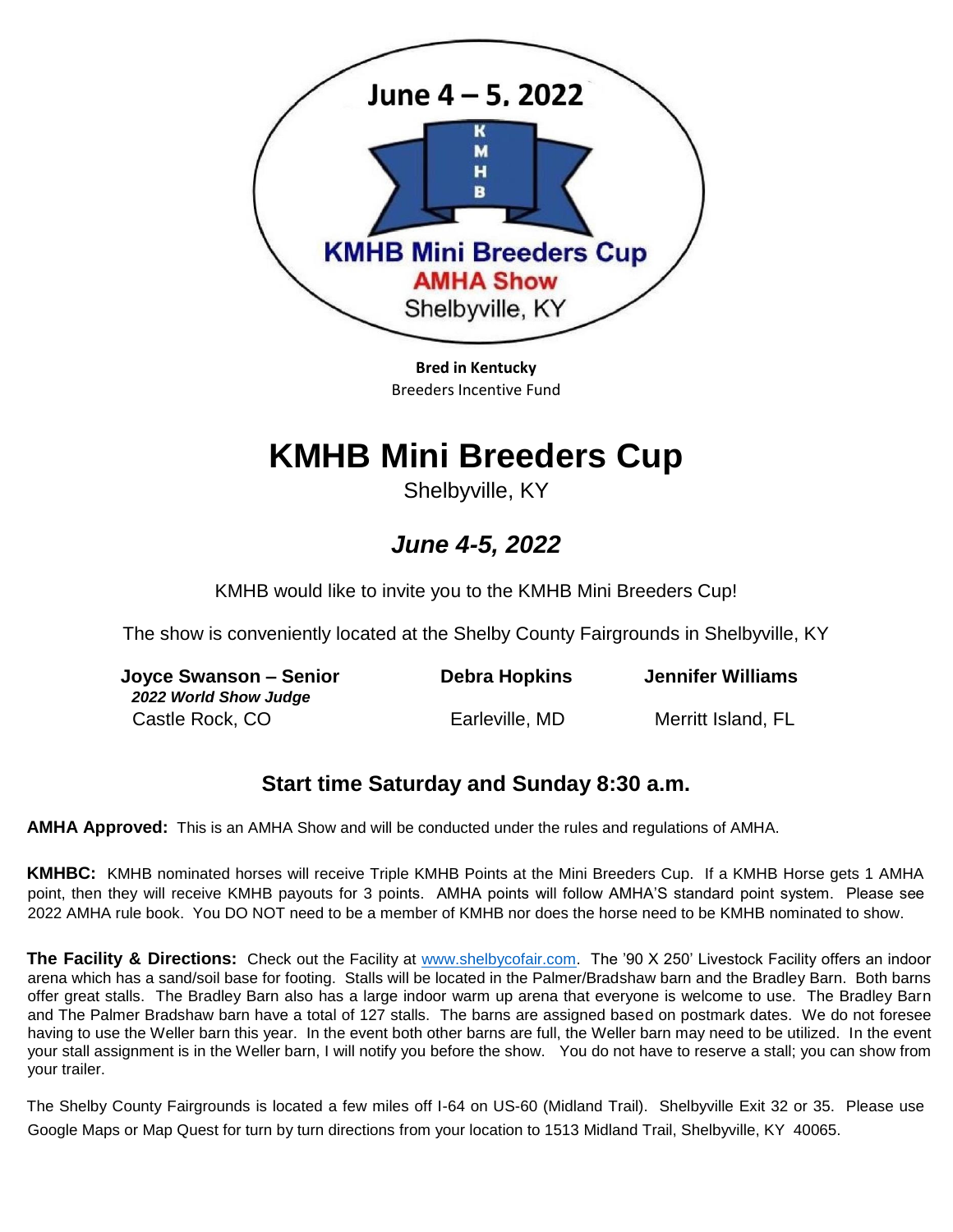**Ed Birchler Memorial Award:** In remembrance of Ed Birchler, director of KMHB. Ed's passion for the miniature horse has carried over to his children and grandchildren. DSB Farm would like to honor his memory and present a special Ed Birchler Memorial award to the winners in the Liberty Class.

**Jim Payne Memorial Award:** In remembrance of Jim Payne's life and his dedication to the world of miniature horses, the KMHBC would like to honor his memory and present a special Jim Payne Memorial award.

**Hotel Information:** There are several hotels located in Shelbyville including Best Western: 502-633-4400, Holiday Inn Express 502-647-0109, Country Hearth Inn 502-633-5771 and a Ramada 502-633-9933.

**Campsites:** Shelby County Fairgrounds offers a limited number of camper hookups.

**General Fees:**

Awards: Open, Amateur, and Youth classes will be awarded flat ribbons placed 1<sup>st</sup> – 6<sup>th</sup>. Grand and Reserve Champion winners will be awarded rosette ribbons and Supreme Halter winners will receive neck sashes.

|          | General Fees:                          |                    |                                |    |                                 |
|----------|----------------------------------------|--------------------|--------------------------------|----|---------------------------------|
|          | <b>Youth Classes</b>                   |                    | \$ 30.00                       |    |                                 |
|          | Amateur / Open Classes                 |                    | \$40.00                        |    |                                 |
|          | Flat Rate Package                      |                    | \$150.00                       | or | \$175 postmarked after May 14th |
|          | 4-H Class Fee - Must Pre-enter 1 class |                    | \$10.00                        |    |                                 |
|          | <b>Stalls</b>                          |                    | \$50.00                        |    |                                 |
|          | Shavings                               | \$                 | 8.50 per bag                   |    |                                 |
|          | Campsites                              | \$ 35.00 per night |                                |    |                                 |
|          | KMHBC Office Fee (including 4H)        | S.                 | 5.00 per horse                 |    |                                 |
| AMHA Fee |                                        | S.                 | 3.00 per horse (\$1 per judge) |    |                                 |

**Flat Rate Package:** KMHBC is offering a flat rate horse package. Once you accumulate \$150 (pre-entries) or \$175 (post entries) worth of AMHA class entry fees the rest of the AMHA classes are free for that horse. Office, stall and AMHA fees still apply. (Please Note: KMHB special classes and 4-H classes are excluded from the flat rate package.)

**Entry Forms:** Entry forms must be completed and signed: Please put your contact phone number and email address (if available) on your entry form. All horses participating in AMHA Classes must be registered with AMHA. Include copies of both sides of AMHA registration papers of each horse, lease information, copy of youth and /or Amateur cards, Stallion Verification, and check/money order with entries. All entries must be paid for before receiving back numbers. Exhibitors are welcome to leave open checks that are to be settled by the end of the show. Classes cannot be added unless you have an open check or are paying at the time of entry! If your horses are using the Flat Rate entry fee you must let the office know so you will not be charged for the class additions for that horses. **Class additions are not allowed at the gate, even if the additions are for a flat rate horse. Class additions must be made at the show office at least 15 classes before the class begins.** There is a \$25 returned check fee. Checks are to be made out to KMHBC and mailed to Laura Mullen, 705 Westland Drive, Greensboro, NC 27410.

**Post/Late Entries:** Entries must be postmarked by May 14th to avoid late fees. Post/Late entry fees are \$5 per class or \$25 for horses using Flat Rate. If Post/Late fees are owed they will be calculated and charged at the show. **Please contact show management if you need to post enter!** 

**Registration Papers/Stallion Certificates/Gelding Status:** A copy of registration papers (front and back) must be included with your entry form or official letter form AMHA. Your horse **will not** be entered without AMHA registration papers except for weanlings. Weanlings must have a valid AMHA number/show letter to show. All paperwork must be up to date with AMHA.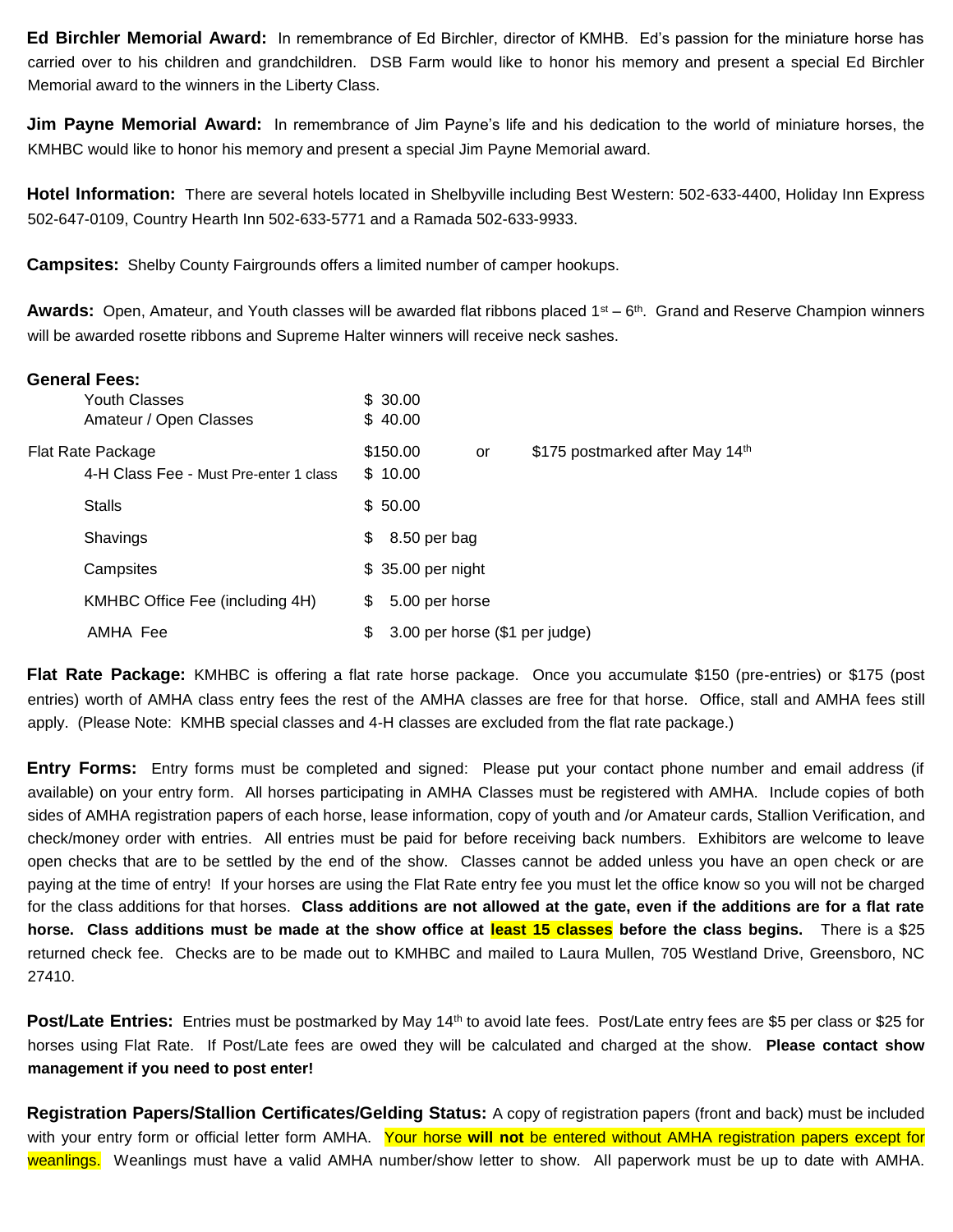Stallions 3 years or older must have a copy of the AMHA Senior Stallion Verification Report. Gelding Status must be reflected on registration certificate for horses to be shown in any AMHA Classes.

**Youth and Amateur Cards: Copies of 2022 Youth and Amateur cards are required with show entries.** Both youth and amateur applications will be available at the show office at AMHA rates. These will be sent to the organization and a card will be issued to the exhibitor. **Please if you have a current 2022 card – included a copy with your entries!**

**Measuring:** Horses must be measured prior to receiving back numbers. All horses must meet their age height requirements. If your horse measures into a different class size that horse must show in the class which matches its official show measurement! Scheduled times for measuring are Friday 4:00 p.m. – 7:00 p.m. Saturday and Sunday from 7:00 a.m. – 8:00 a.m. The show will start promptly at 8:30 a.m. Please notify show management if you need to measure at a different time.

**Hardship Measuring:** Sherry Crowe has offered to perform hardship measuring at the show. If you have a horse that measure 34" or under and meets all the AMHA hardship rules, please see the rule book for details. If you are interested, you **MUST** mark the entry form or contact the show manager by May 28<sup>th</sup>. Hardship measuring will be Sunday after the completion of the show.

Shavings: Shavings orders must be made in advance and received no later than May 14<sup>th</sup>. If you do not order shavings make sure you bring your own as the fairgrounds does not sell shavings and they must be delivered from an independent source. Any extra bags we have on hand will be limited and first come first serve. Straw is not permitted.

**Early arrival or Late Departure:** Check in is on Friday the 3rd and horses are to check out no later than Monday morning. However, if you need an early or late departure show management will work with exhibitors and the fairgrounds to help facilitate extended stays. Please contact Laura Mullen at winectry@aol.com or call 607-769-6743 to make arrangements.

**Special Needs:** This show welcomes and accommodates special needs of any exhibitors. Please let show management know in advance if special accommodations are needed.

**Coggins/Health papers:** Exhibitors are to follow all state equine health regulations requirements for traveling. All horses must have a 12-month coggins, and a 30-day health paper if crossing state lines. Please have the necessary documents to show state inspectors for each horse.

**Refunds:** Entry fee refunds will only be given on receipt of a veterinary certificate. The certificate must state the reason the horse was unable to show. Office fees, and stall fees are not refundable. Refunds will be paid by KMHBC and will not be given by show staff. Refunds for any other reason must be approved by KMHBC.

**Abuse:** Abuse of any animal or unsportsmanlike behavior will not be tolerated. Anyone guilty of either of these offenses will have their entries cancelled and asked to leave the grounds immediately. No refunds will be given.

**Gate Call:** We will be using a two-minute gate call. Please check in with the gate manager when arriving at the make-up ring to make sure your listed in the class and so the show will continue to move at a steady pace. Gate holds should be requested at the gate at least 2 classes ahead. **If you have back to back classes, please have our horses held at the gate. This will help the show move more smoothly.** 

**Other Information:** The PA System will be used to make barn calls. However, this is a courtesy provided by the facility. If it does not function, show management will work with the fairgrounds to ensure this service but it is not guaranteed.

#### **4-H Classes:**

To be eligible to show in the 4-H classes horses do not have to be registered. Horses must be 38" & under. All 4-H horses will be measured prior to receiving a back number. All 4-H horses must be pre-entered into at least 1 class. Each horse entered in the 4- H classes will pay an office fee and \$10 per class.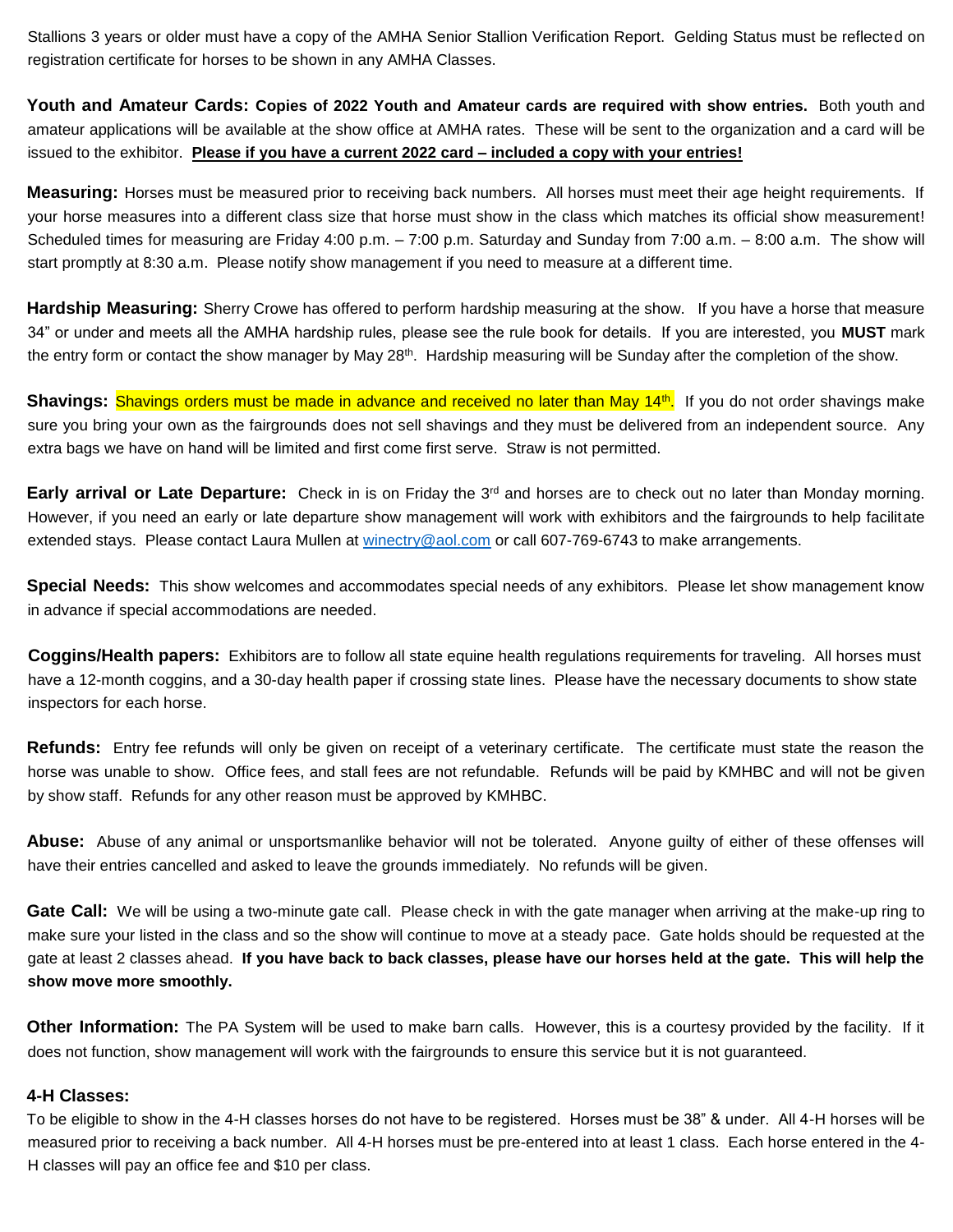#### **Saturday @ 8:30 a.m.**

- 1. Open Obstacle Driving
- 2. Amateur Obstacle Driving
- 3. Youth Obstacle Driving
- 4. Open Halter Obstacle
- 5. Amateur Halter Obstacle
- 6. Youth Halter Obstacle
- 7. 4-H Halter Obstacle 14-18 Yrs NR
- 8. 4-H Halter Obstacle 9-13 Yrs NR
- 9. Youth Stock-Type Mares
- 10. Youth Stock-Type Geldings
- 11. Ladies Single Pleasure Driving
- 12. AOTE Classic Pleasure Driving
- 13. Youth Showmanship 8-12 Yrs
- 14. 4-H Showmanship 14-18 Yrs NR
- 15. Country Pleasure Driving 32" & Under
- 16. Youth Showmanship 7 Yrs & Under
- 17. Single Pleasure Driving 32" & Under
- 18. Amateur Showmanship
- 19. Country Pleasure Driving Mares
- 20. 4-H Showmanship 9-13 Yrs NR
- 21. Youth Showmanship 13-18 Yrs
- 22. Classic Pleasure Driving Mares
- 23. Solid Color Stallions & Geldings
- 24. Multi-Color Stallions & Geldings
- 25. Amateur Stock-Type Stallions
- 26. Amateur Stock-Type Geldings
- 27. Ladies Roadster
- 28. AOTE Junior Stallions Level 1
- 29. AOTE Junior Stallions Level 2
- 30. Amateur Junior Stallions Level 1 30" & Under
- 31. Amateur Junior Stallions Level 1 Over 30" to 33"
- 32. Amateur Junior Stallions Level 2 30" & Under
- 33. Amateur Junior Stallions Level 2 Over 30" to 33"
- 34. 3 & 4-Year-Old Country Pleasure Driving
- 35. Single Pleasure Driving Mares
- 36. Weanling Stallions
- 37. Yearling Stallions 28" & Under
- 38. Yearling Stallions Over 28" to 30"
- 39. Yearling Stallions Over 30" to 32"
- 40. Youth Roadster
- 41. Classic Pleasure Driving Geldings
- 42. Two-Year-Old Stallions 29" & Under
- 43. Two-Year-Old Stallions Over 29" to 31"
- 44. Two-Year-Old Stallions Over 31" to 33"
- 45. **Grand Champion & Reserve Junior Stallion**
- 46. Youth Classic Pleasure Driving 13-18 Yrs
- 47. Youth Classic Pleasure Driving 12 & Under
- 48. Single Pleasure Driving Geldings
- 49. Amateur Roadster
- 50. AOTE Senior Stallions Level 1
- 51. AOTE Senior Stallions Level 2
- 52. Amateur Senior Stallions Level 1
- 53. Amateur Senior Stallions Level 2
- 54. **Grand Champion & Reserve Amateur Stallion**
- 55. Carriage Driving Pleasure
- 56. YOTE Geldings 18 Yrs & Under
- 57. Youth Exhibiting Junior Gelding 8-12 Yrs
- 58. Youth Exhibiting Junior Gelding 13-18 Yrs
- 59. Youth Exhibiting Junior Gelding 7 Yrs & Under
- 60. Amateur Country Pleasure Driving Level 2
- 61. Youth Single Pleasure Driving 13-18 Yrs
- 62. Leadline NR
- 63. AOTE Junior Geldings Level 1
- 64. AOTE Junior Geldings Level 2
- 65. Amateur Junior Geldings
- 66. Open Roadster
- 67. AOTE Senior Geldings Level 1
- 68. AOTE Senior Geldings Level 2
- 69. Amateur Senior Geldings Level 1
- 70. Amateur Senior Geldings Level 2
- 71. **Grand Champion & Reserve Amateur Gelding**
- 72. Gentlemens Country Pleasure Driving
- 73. AOTE Single Pleasure Driving
- 74. Ladies Country Pleasure Driving
- 75. Open Hunter
- 76. Amateur Hunter
- 77. Youth Hunter 13-18 Yrs
- 78. Youth Hunter 12 & Under
- 79. 4-H Hunter 14-18 Yrs NR
- 80. 4-H Hunter 9-13 Yrs NR
- 81. Open Versatility
- 82. Youth Versatility
- 83. Adult Special Needs With Mare Or Gelding
- 84. Youth Special Needs With Mare Or Gelding
- 85. Single Pleasure Driving Stallions
- 86. Multi-Hitch Draft Harness Pairs Or Tandem
- 87. Amateur Country Pleasure Driving Level 1
- 88. Youth Single Pleasure Driving 12 & Under
- 89. Classic Pleasure Driving 32" & Under
- 90. AOTE Senior Mares Level 1
- 91. AOTE Senior Mares Level 2
- 92. Amateur Senior Mares Level 1
- 93. Amateur Senior Mares Level 2
- 94. Gentlemens Classic Pleasure Driving